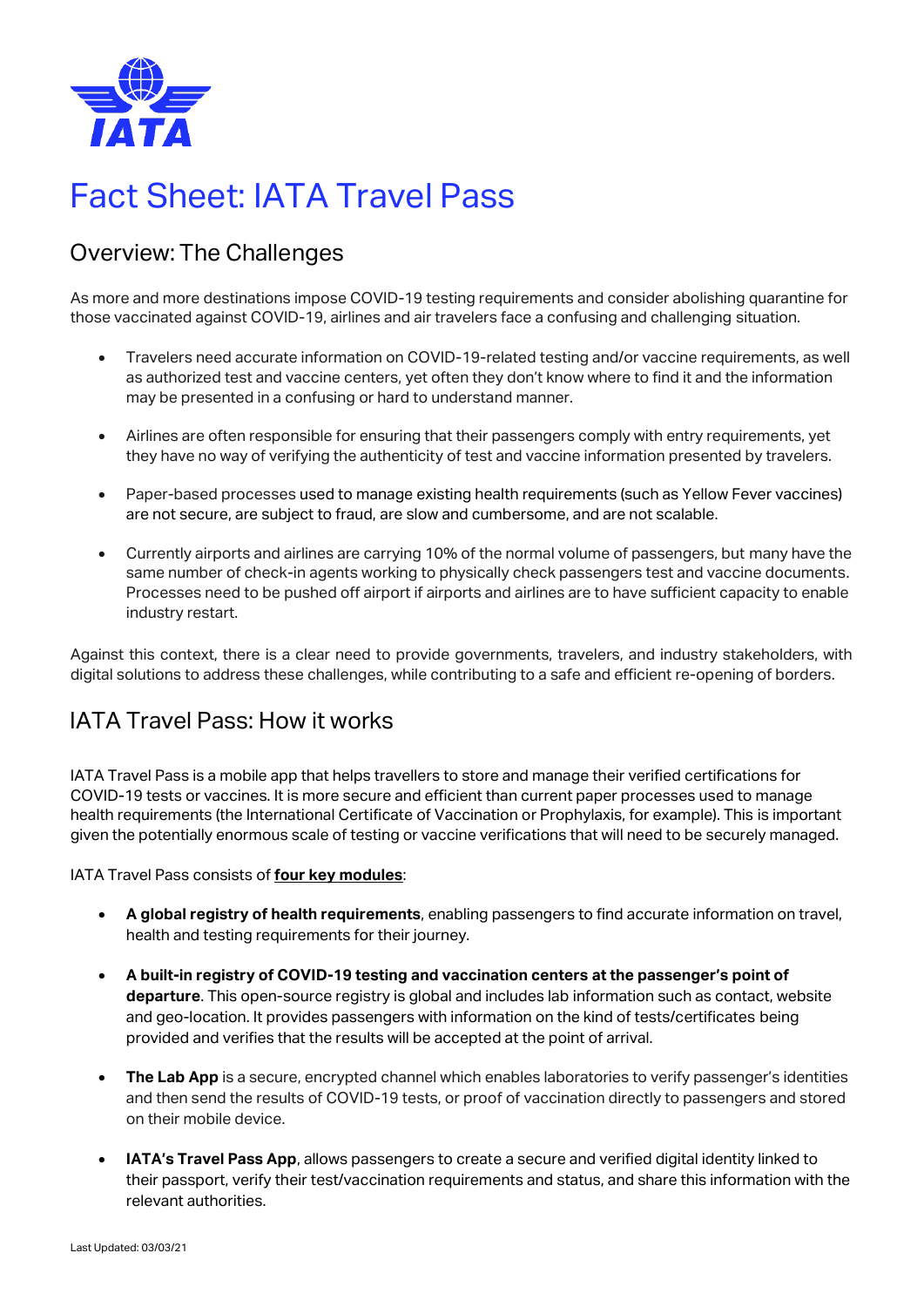

# Differentiators of IATA Travel Pass: What sets it apart

Amid a proliferation of digital health apps, IATA Travel Pass is unique as it combines all these elements. It's a solution developed with input from industry for integration into airlines' own apps and processes based on open standards. No parties own the standards, the network or the customers. While many other apps include elements found in IATA Travel Pass, IATA's solution is the only one to include all.

#### • **Decentralized technology Ensuring the highest levels of data security and privacy for passengers**

IATA Travel Pass is built on verifiable credential technology, a new standard for digital identity that puts the individual in control of their data. Verifiable credentials allow individuals to hold identity documents (including COVID-19 test results), as digital 'credentials' in a secure smartphone 'digital wallet' app, and control when and with whom these credentials are shared. Unlike traditional identity models, the verifiable credential model is completely decentralized, meaning there is no data intermediaries and sensitive data is not stored on a centralized database. Your data is always safe, private, secure, and under your control.

Specific design details to note include:

- $\circ$  There is no central database. All data is stored on the user's own phone. Passengers have full control over their own data on their phone and can choose to share it with airlines and other parties.
- o The technology is based on open standards: [Verifiable Credentials,](https://eur01.safelinks.protection.outlook.com/?url=https%3A%2F%2Fwww.w3.org%2FTR%2Fvc-data-model%2F&data=04%7C01%7Ckaczynskak%40iata.org%7C9498e200f7f645c9af7708d8daac3d62%7Cad22178472a84263ac860ccc6b152cd8%7C0%7C0%7C637499780600079663%7CUnknown%7CTWFpbGZsb3d8eyJWIjoiMC4wLjAwMDAiLCJQIjoiV2luMzIiLCJBTiI6Ik1haWwiLCJXVCI6Mn0%3D%7C1000&sdata=SiptJ9S9FnSZ0mz0FLOtTop%2BQkvOoG84Peb3MaxTk6o%3D&reserved=0) approved by the W3C in 2019, an[d Decentralized Identifiers \(DIDs\),](https://eur01.safelinks.protection.outlook.com/?url=https%3A%2F%2Fwww.w3.org%2FTR%2Fdid-core%2F&data=04%7C01%7Ckaczynskak%40iata.org%7C9498e200f7f645c9af7708d8daac3d62%7Cad22178472a84263ac860ccc6b152cd8%7C0%7C0%7C637499780600079663%7CUnknown%7CTWFpbGZsb3d8eyJWIjoiMC4wLjAwMDAiLCJQIjoiV2luMzIiLCJBTiI6Ik1haWwiLCJXVCI6Mn0%3D%7C1000&sdata=1bqRLu0NUzemEnzm0un70oZ70wIoEoyhPFiBqmRqwFI%3D&reserved=0) on-track to becoming the first identifier approved by the W3C since the URL.
- $\circ$  The digital credential component is powered by Evernym, a leader in verifiable credentials.

### • **Comprehensive COVID-19 rules and regulations database Provides travelers and authorities accurate information on COVID requirements**

The app's rules engine, containing the global registry of health requirements, is powered by Timatic. Timatic is a well-established global travel rules and regulations database supported by an extensive sourcing network. Timatic also powers most airline check-in systems for passport and visa regulation compliance and pushes COVID regulations to airlines.

### • **Verified Identity management Reduces certificate fraud**

IATA Travel Pass enables travelers to create a digital identity derived from a government issued ID document such as a passport. This is based on global Digital Travel Credential (DTC) standards developed by the International Civil Aviation Organization (ICAO) which match biometric passport data and images taken by the passenger using their phone camera, including a requirement for the

passenger to move as an extra security precaution. This creates a Type 1 digital travel credential in line with ICAO standards. This means that airlines and governments can have confidence in the test/vaccine results both from a content and identity perspective.